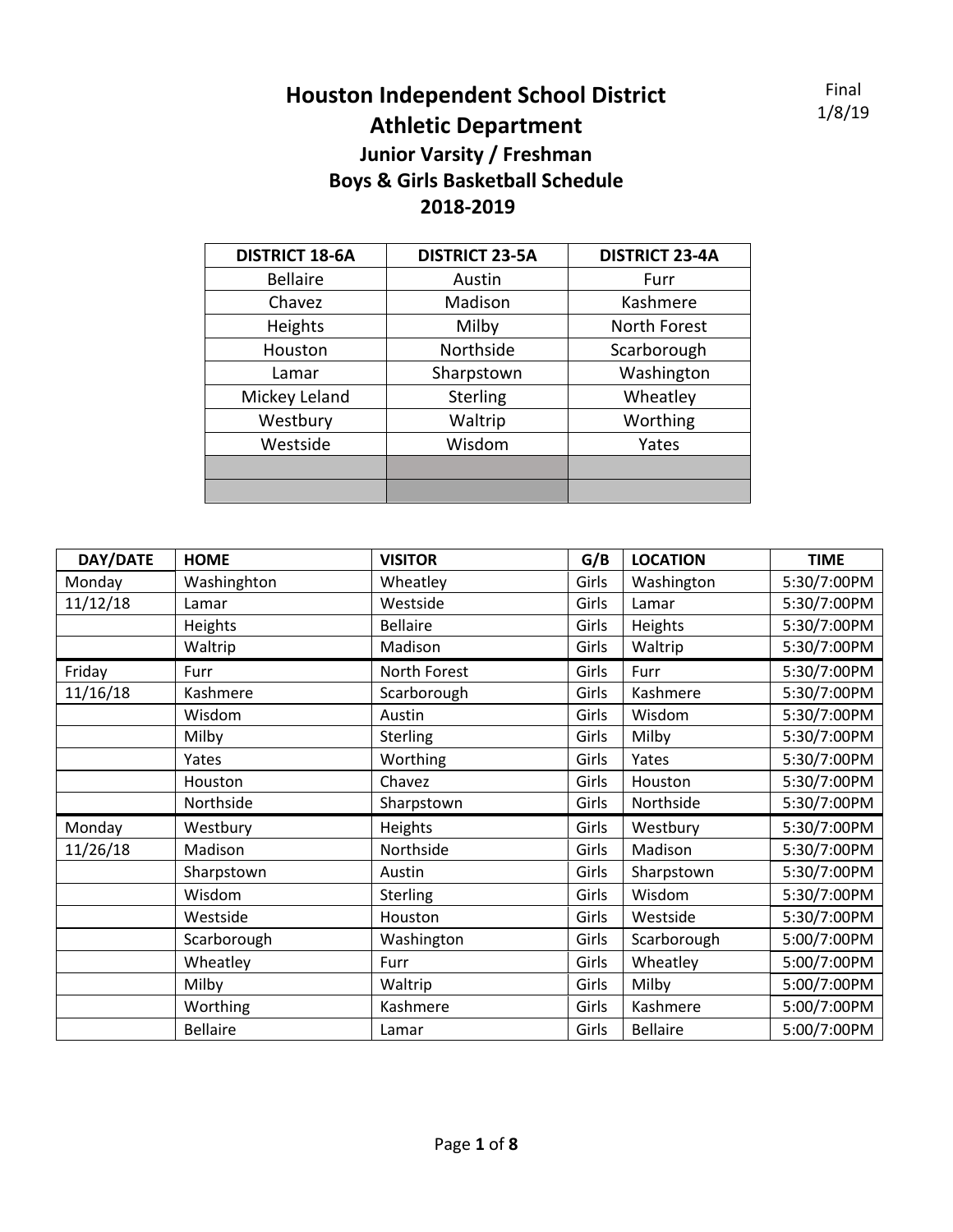| DAY/DATE | <b>HOME</b>     | <b>VISITOR</b>  | G/B         | <b>LOCATION</b> | <b>TIME</b> |
|----------|-----------------|-----------------|-------------|-----------------|-------------|
| 11/26/18 | North Forest    | Yates           | Girls       | North Forest    | 5:30/7:00PM |
| Friday   | Lamar           | Westbury        | Girls       | Lamar           | 5:30/7:00PM |
| 12/7/18  | Westbury        | Lamar           | <b>Boys</b> | Westbury        | 5:30/7:00PM |
|          | Westside        | <b>Bellaire</b> | Girls       | Westside        | 5:30/7:00PM |
|          | <b>Bellaire</b> | Westside        | <b>Boys</b> | <b>Bellaire</b> | 5:30/7:00PM |
|          | Yates           | Furr            | Girls       | Yates           | 5:30/7:00PM |
|          | Furr            | Yates           | <b>Boys</b> | Furr            | 5:30/7:00PM |
|          | Wheatley        | Scarborough     | Girls       | Wheatley        | 5:30/7:00PM |
|          | Scarborough     | Wheatley        | <b>Boys</b> | Scarborough     | 5:30/7:00PM |
|          | Kashmere        | North Forest    | Girls       | Kashmere        | 5:30/7:00PM |
|          | North Forest    | Kashmere        | <b>Boys</b> | North Forest    | 5:30/7:00PM |
|          | Waltrip         | Wisdom          | Girls       | Waltrip         | 5:30/7:00PM |
|          | Wisdom          | Waltrip         | <b>Boys</b> | Wisdom          | 5:30/7:00PM |
|          | Mickey Leland   | Houston         | <b>Boys</b> | Mickey Leland   | 5:30/7:00PM |
|          | Heights         | Chavez          | Girls       | Heights         | 5:30/7:00PM |
|          | Chavez          | Heights         | <b>Boys</b> | Chavez          | 5:30/7:00PM |
|          | Austin          | Northside       | Girls       | Navarro MS      | 5:30/7:00PM |
|          | Northside       | Austin          | Boys        | Northside       | 5:30/7:00PM |
|          | Madison         | Milby           | Girls       | Madison         | 5:30/7:00PM |
|          | Milby           | Madison         | <b>Boys</b> | Milby           | 5:30/7:00PM |
|          | Washington      | Worthing        | Girls       | Washington      | 5:30/7:00PM |
|          | Worthing        | Washington      | <b>Boys</b> | Woodson MS      | 5:30/7:00PM |
|          | Sterling        | Sharpstown      | Girls       | Sterling        | 5:30/7:00PM |
|          | Sharpstown      | Sterling        | <b>Boys</b> | Sharpstown      | 5:30/7:00PM |
| Monday   | Chavez          | Lamar           | Girls       | Chavez          | 5:30/7:00PM |
| 12/10/18 | Lamar           | Chavez          | <b>Boys</b> | Lamar           | 5:30/7:00PM |
|          | Heights         | Mickey Leland   | <b>Boys</b> | Heights         | 5:30/7:00PM |
|          | Houston         | <b>Bellaire</b> | Girls       | Houston         | 5:30/7:00PM |
|          | <b>Bellaire</b> | Houston         | <b>Boys</b> | <b>Bellaire</b> | 5:30/7:00PM |
|          | Yates           | Kashmere        | Girls       | Yates           | 5:30/7:00PM |
|          | Kashmere        | Yates           | <b>Boys</b> | Kashmere        | 5:30/7:00PM |
|          | Wisdom          | Madison         | Girls       | Wisdom          | 5:30/7:00PM |
|          | Madison         | Wisdom          | <b>Boys</b> | Madison         | 5:30/7:00PM |
|          | Worthing        | Wheatley        | Girls       | Woodson MS      | 5:30/7:00PM |
|          | Wheatley        | Worthing        | <b>Boys</b> | Wheatley        | 5:30/7:00PM |
|          | North Forest    | Washington      | Girls       | North Forest    | 5:30/7:00PM |
|          | Washington      | North Forest    | <b>Boys</b> | Washington      | 5:30/7:00PM |
|          | Furr            | Scarborough     | Girls       | Furr            | 5:30/7:00PM |
|          | Scarborough     | Furr            | <b>Boys</b> | Scarborough     | 5:30/7:00PM |
|          | Austin          | Sterling        | Girls       | Sterling        | 5:30/7:00PM |
|          | Sterling        | Austin          | <b>Boys</b> | <b>Sterling</b> | 5:30/7:00PM |
|          | Westbury        | Westside        | Girls       | Westbury        | 5:30/7:00PM |
|          | Westside        | Westbury        | <b>Boys</b> | Westside        | 5:30/7:00PM |
|          | Northside       | Milby           | Girls       | Northside       | 5:30/7:00PM |
|          | Milby           | Northside       | <b>Boys</b> | Milby           | 5:30/7:00PM |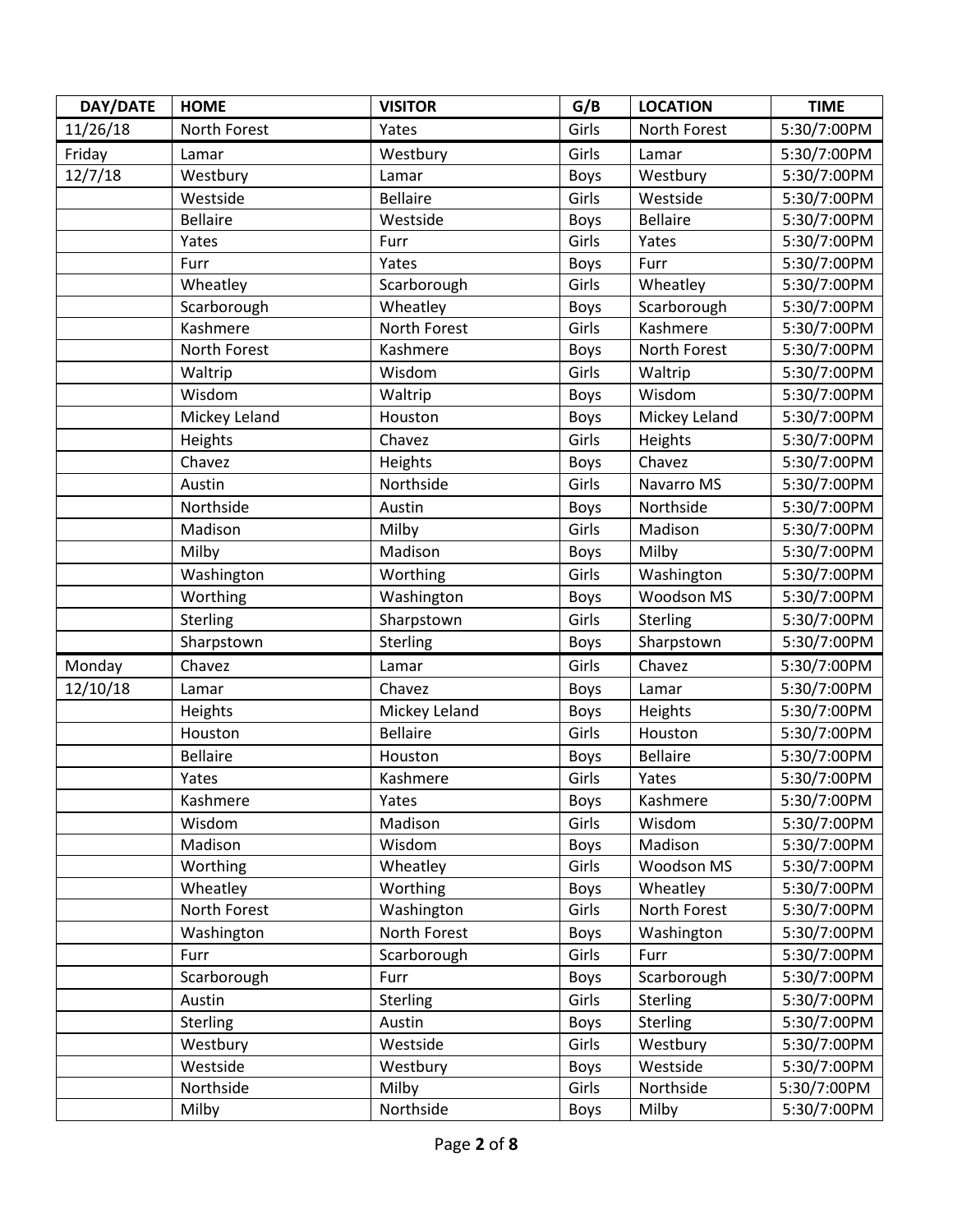| DAY/DATE | <b>HOME</b>     | <b>VISITOR</b>  | G/B         | <b>LOCATION</b> | <b>TIME</b> |
|----------|-----------------|-----------------|-------------|-----------------|-------------|
| 12/10/18 | Sharpstown      | Waltrip         | Girls       | Sharpstown      | 5:30/7:00PM |
|          | Waltrip         | Sharpstown      | <b>Boys</b> | Waltrip         | 5:30/7:00PM |
| Friday   | Westside        | Chavez          | Girls       | Westside        | 5:30/7:00PM |
| 12/14/18 | Chavez          | Westside        | <b>Boys</b> | Chavez          | 5:30/7:00PM |
|          | Wheatley        | North Forest    | Girls       | Wheatley        | 5:30/7:00PM |
|          | North Forest    | Wheatley        | <b>Boys</b> | North Forest    | 5:30/7:00PM |
|          | <b>Bellaire</b> | Westbury        | Girls       | <b>Bellaire</b> | 5:30/7:00PM |
|          | Westbury        | <b>Bellaire</b> | Boys        | Westbury        | 5:30/7:00PM |
|          | Washington      | Yates           | Girls       | Washington      | 5:30/7:00PM |
|          | Yates           | Washington      | <b>Boys</b> | Yates           | 5:30/7:00PM |
|          | Milby           | Wisdom          | Girls       | Milby           | 5:30/7:00PM |
|          | Wisdom          | Milby           | <b>Boys</b> | Wisdom          | 5:30/7:00PM |
|          | Scarborough     | Worthing        | Girls       | Scarborough     | 5:30/7:00PM |
|          | Worthing        | Scarborough     | <b>Boys</b> | Woodson MS      | 5:30/7:00PM |
|          | Mickey Leland   | Lamar           | <b>Boys</b> | Mickey Leland   | 5:30/7:00PM |
|          | Waltrip         | Austin          | Girls       | Waltrip         | 5:30/7:00PM |
|          | Austin          | Waltrip         | <b>Boys</b> | Waltrip         | 5:30/7:00PM |
|          | Heights         | Houston         | Girls       | Heights         | 5:30/7:00PM |
|          | Houston         | Heights         | <b>Boys</b> | Houston         | 5:30/7:00PM |
|          | Sterling        | Northside       | Girls       | Sterling        | 5:30/7:00PM |
|          | Northside       | Sterling        | <b>Boys</b> | Northside       | 5:30/7:00PM |
|          | Madison         | Sharpstown      | Girls       | Madison         | 5:30/7:00PM |
|          | Sharpstown      | Madison         | <b>Boys</b> | Sharpstown      | 5:30/7:00PM |
|          | Kashmere        | Furr            | Girls       | Kashmere        | 5:30/7:00PM |
|          | Furr            | Kashmere        | <b>Boys</b> | Furr            | 5:30/7:00PM |
| Monday   | Chavez          | Bellaire        | Girls       | Chavez          | 5:30/7:00PM |
| 1/7/18   | <b>Bellaire</b> | Chavez          | Boys        | <b>Bellaire</b> | 5:30/7:00PM |
|          | Heights         | Lamar           | Girls       | Heights         | 5:30/7:00PM |
|          | Lamar           | Heights         | <b>Boys</b> | Lamar           | 5:30/7:00PM |
|          | Sterling        | Waltrip         | Girls       | Sterling        | 5:30/7:00PM |
|          | Waltrip         | <b>Sterling</b> | <b>Boys</b> | Waltrip         | 5:30/7:00PM |
|          | Sharpstown      | Milby           | Girls       | Sharpstown      | 5:30/7:00PM |
|          | Milby           | Sharpstown      | <b>Boys</b> | Milby           | 5:30/7:00PM |
|          | Kashmere        | Washington      | Girls       | Kashmere        | 5:30/7:00PM |
|          | Washington      | Kashmere        | <b>Boys</b> | Washington      | 5:30/7:00PM |
|          | North Forest    | Scarborough     | Girls       | North Forest    | 5:30/7:00PM |
|          | Scarborough     | North Forest    | <b>Boys</b> | Scarborough     | 5:30/7:00PM |
|          | Mickey Leland   | Westside        | <b>Boys</b> | Mickey Leland   | 5:30/7:00PM |
|          | Yates           | Wheatley        | Girls       | Yates           | 5:30/7:00PM |
|          | Wheatley        | Yates           | <b>Boys</b> | Wheatley        | 5:30/7:00PM |
|          | Austin          | Madison         | Girls       | Navarro MS      | 5:30/7:00PM |
|          | Madison         | Austin          | <b>Boys</b> | Madison         | 5:30/7:00PM |
|          | Furr            | Worthing        | Girls       | Furr            | 5:30/7:00PM |
|          | Worthing        | Furr            | <b>Boys</b> | Worthing        | 5:30/7:00PM |
|          | Houston         | Westbury        | Girls       | Houston         | 5:30/7:00PM |
|          | Westbury        | Houston         | <b>Boys</b> | Westbury        | 5:30/7;00PM |
|          | Northside       | Wisdom          | Girls       | Northside       | 5:30/7:00PM |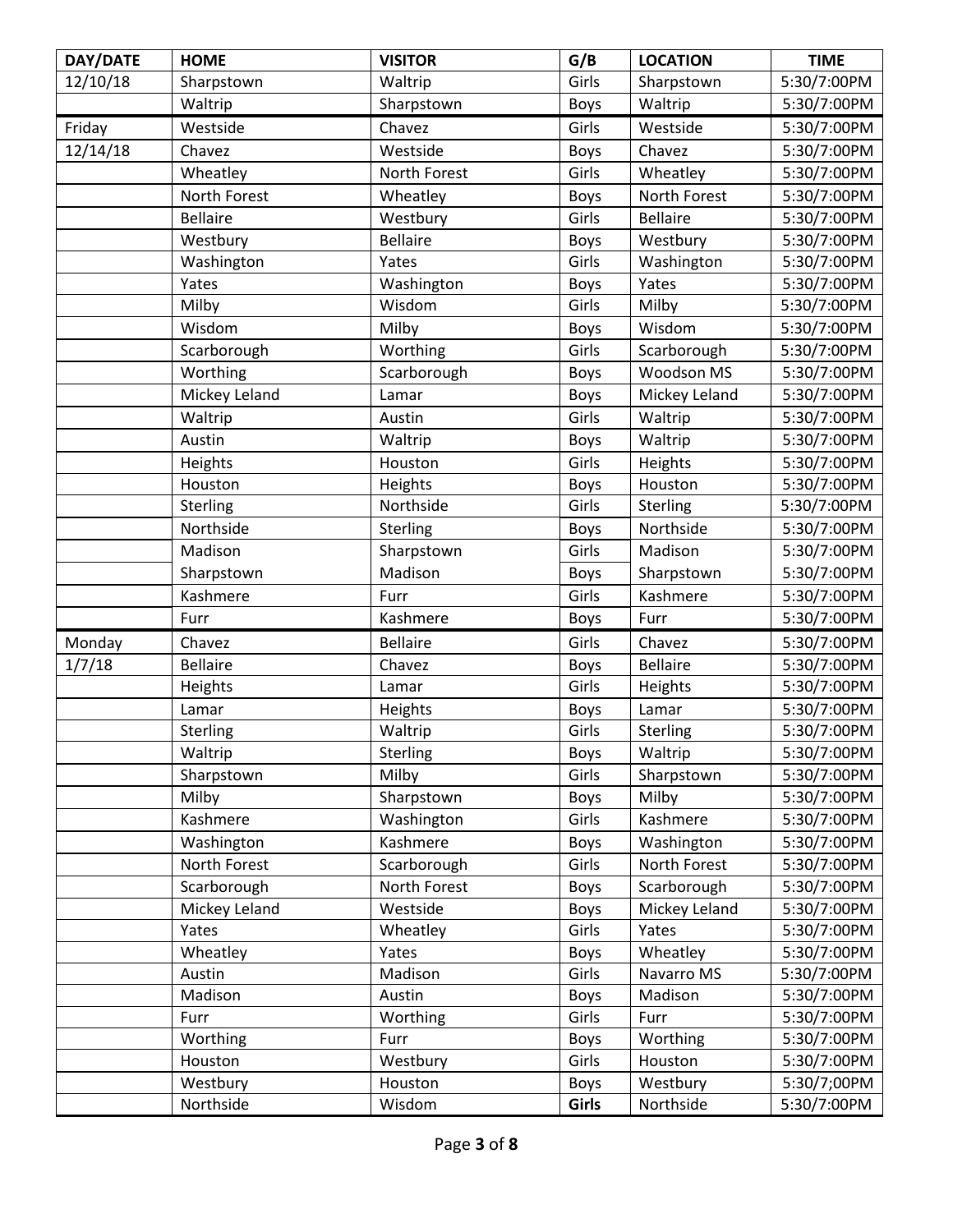| DAY/DATE    | <b>HOME</b>     | <b>VISITOR</b>                            | G/B         | <b>LOCATION</b> | <b>TIME</b> |
|-------------|-----------------|-------------------------------------------|-------------|-----------------|-------------|
| Mon. 1/7/18 | Wisdom          | Northside                                 | <b>Boys</b> | Wisdom          | 5:30/7:00PM |
| Friday      | Westside        | Heights                                   | Girls       | Westside        | 5:30/7:00PM |
| 1/11/19     | Heights         | Westside                                  | <b>Boys</b> | Heights         | 5:30/7:00PM |
|             | Wheatley        | Kashmere                                  | Girls       | Wheatley        | 5:30/7:00PM |
|             | Kashmere        | Wheatley                                  | Boys        | Kashmere        | 5:30/7:00PM |
|             | Westbury        | Chavez                                    | Girls       | Westbury        | 5:30/7:00PM |
|             | Chavez          | Westbury                                  | <b>Boys</b> | Chavez          | 5:30/7:00PM |
|             | <b>Bellaire</b> | Mickey Leland                             | <b>Boys</b> | <b>Bellaire</b> | 5:30/7:00PM |
|             | Lamar           | Houston                                   | Girls       | Lamar           | 5:30/7:00PM |
|             | Houston         | Lamar                                     | Boys        | Houston         | 5:30/7:00PM |
|             | Scarborough     | Yates                                     | Girls       | Scarborough     | 5:30/7:00PM |
|             | Yates           | Scarborough                               | <b>Boys</b> | Yates           | 5:30/7:00PM |
|             | Milby           | Austin                                    | Girls       | Milby           | 5:30/7:00PM |
|             | Austin          | Milby                                     | <b>Boys</b> | Milby           | 5:30/7:00PM |
|             | Worthing        | North Forest                              | Girls       | Worthing        | 5:30/7:00PM |
|             | North Forest    | Worthing                                  | <b>Boys</b> | North Forest    | 5:30/7:00PM |
|             | Madison         | Sterling                                  | Girls       | Madison         | 5:30/7:00PM |
|             | Sterling        | Madison                                   | <b>Boys</b> | Sterling        | 5:30/7:00PM |
|             | Wisdom          | Sharpstown                                | Girls       | Wisdom          | 5:30/7:00PM |
|             | Sharpstown      | Wisdom                                    | <b>Boys</b> | Sharpstown      | 5:30/7:00PM |
|             | Waltrip         | Northside                                 | Girls       | Waltrip         | 5:30/7:00PM |
|             | Northside       | Waltrip                                   | <b>Boys</b> | Northside       | 5:30/7:00PM |
|             | Washington      | Furr                                      | Girls       | Washington      | 5:30/7:00PM |
|             | Furr            | Washington                                | Boys        | Furr            | 5:30/7:00PM |
|             |                 | END OF FIRST HALF OF GIRLS' DISTRICT PLAY |             |                 |             |
| Monday      | Austin          | Wisdom                                    | Girls       | Wisdom          | 5:30/7:00PM |
| 1/14/19     | Wisdom          | Austin                                    | <b>Boys</b> | Wisdom          | 5:30/7:00PM |
|             | Mickey LeLand   | Westbury                                  | Boys        | Mickey Leland   | 5:30/7:00PM |
|             | Westside        | Lamar                                     | Girls       | Westside        | 5:30/7:00PM |
|             | Lamar           | Westside                                  | <b>Boys</b> | Lamar           | 5:30/7:00PM |
|             | Chavez          | Houston                                   | Girls       | Chavez          | 5:30/7:00PM |
|             | Houston         | Chavez                                    | Boys        | Houston         | 5:30/7:00PM |
|             | Madison         | Waltrip                                   | Girls       | Madison         | 5:30/7:00PM |
|             | Waltrip         | Madison                                   | <b>Boys</b> | Waltrip         | 5:30/7:00PM |
|             | Sharpstown      | Northside                                 | Girls       | Sharpstown      | 5:30/7:00PM |
|             | Northside       | Sharpstown                                | <b>Boys</b> | Northside       | 5:30/7:00PM |
|             | Scarborough     | Kashmere                                  | Girls       | Scarborough     | 5:30/7:00PM |
|             | Kashmere        | Scarborough                               | <b>Boys</b> | Kashmere        | 5:30/7:00PM |
|             | <b>Bellaire</b> | Heights                                   | Girls       | <b>Bellaire</b> | 5:30/7:00PM |
|             | Heights         | <b>Bellaire</b>                           | <b>Boys</b> | Heights         | 5:30/7:00PM |
|             | Wheatley        | Washington                                | Girls       | Wheatley        | 5:30/7:00PM |
|             | Washington      | Wheatley                                  | Boys        | Washington      | 5:30/7:00PM |
|             | Worthing        | Yates                                     | Girls       | Worthing        | 5:30/7:00PM |
|             | Yates           | Worthing                                  | <b>Boys</b> | Yates           | 5:30/7:00PM |
|             | North Forest    | Furr                                      | Girls       | North Forest    | 5:30/7:00PM |
|             | Furr            | North Furr                                | <b>Boys</b> | Furr            | 5:30/7:00PM |
|             | <b>Sterling</b> | Milby                                     | Girls       | <b>Sterling</b> | 5:30/7:00PM |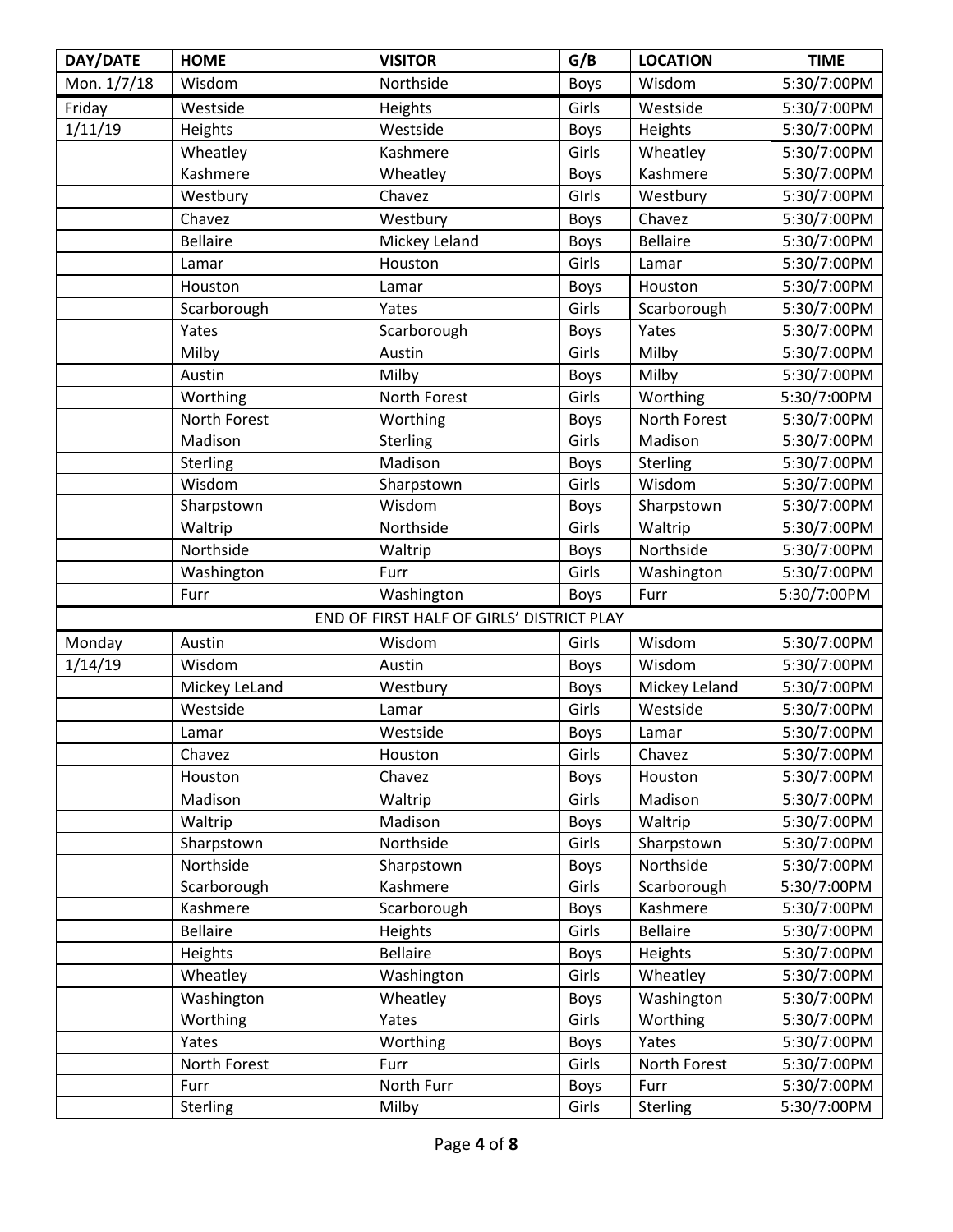| DAY/DATE     | <b>HOME</b>     | <b>VISITOR</b>  | B/G         | <b>LOCATION</b> | <b>TIME</b> |
|--------------|-----------------|-----------------|-------------|-----------------|-------------|
| Mon. 1/14/19 | Milby           | Sterling        | <b>Boys</b> | Milby           | 5:30/7:00PM |
| Friday       | Lamar           | <b>Bellaire</b> | Girls       | Lamar           | 5:30/7:00PM |
| 1/18/19      | <b>Bellaire</b> | Lamar           | <b>Boys</b> | <b>Bellaire</b> | 5:30/7:00PM |
|              | Heights         | Westbury        | Girls       | Heights         | 5:30/7:00PM |
|              | Westbury        | Heights         | <b>Boys</b> | Westbury        | 5:30/7:00PM |
|              | <b>Sterling</b> | Wisdom          | Girls       | <b>Sterling</b> | 5:30/7:00PM |
|              | Wisdom          | Sterling        | <b>Boys</b> | Wisdom          | 5:30/7:00PM |
|              | Yates           | North Forest    | Girls       | Yates           | 5:30/7:00PM |
|              | North Forest    | Yates           | <b>Boys</b> | North Forest    | 5:30/7:00PM |
|              | Chavez          | Mickey Leland   | <b>Boys</b> | Chavez          | 5:30/7:00PM |
|              | Houston         | Westside        | Girls       | Houston         | 5:30/7:00PM |

| Friday      | Westside        | Houston                                  | <b>Boys</b> | Westside        | 5:30/7:00PM |
|-------------|-----------------|------------------------------------------|-------------|-----------------|-------------|
| 1/18/19     | Northside       | Madison                                  | Girls       | Northside       | 5:30/7:00PM |
|             | Madison         | Northside                                | <b>Boys</b> | Madison         | 5:30/7:00PM |
|             | Washington      | Scarborough                              | Girls       | Washington      | 5:30/7:00PM |
|             | Scarborough     | Washington                               | <b>Boys</b> | Scarborough     | 5:30/7:00PM |
|             | Kashmere        | Worthing                                 | Girls       | Kashmere        | 5:30/7:00PM |
|             | Worthing        | Kashmere                                 | Boys        | Worthing        | 5:30/7:00PM |
|             | Waltrip         | Milby                                    | Girls       | Waltrip         | 5:30/7:00PM |
|             | Milby           | Waltrip                                  | <b>Boys</b> | Milby           | 5:30/7:00PM |
|             | Austin          | Sharpstown                               | Girls       | Sharpstown      | 5:30/7:00PM |
|             | Sharpstown      | Austin                                   | <b>Boys</b> | Sharpstown      | 5:30/7:00PM |
|             | Furr            | Wheatley                                 | Girls       | Furr            | 5:30/7:00PM |
|             | Wheatley        | Furr                                     | <b>Boys</b> | Wheatley        | 5:30/7:00PM |
|             |                 | END OF FIRST HALF OF BOYS' DISTRICT PLAY |             |                 |             |
| Tuesday     | Scarborough     | Wheatley                                 | Girls       | Scarborough     | 5:30/7:00PM |
| 1/22/19     | Wheatley        | Scarborough                              | <b>Boys</b> | Wheatley        | 5:30/7:00PM |
|             | Milby           | Madison                                  | Girls       | Milby           | 5:30/7:00PM |
|             | Madison         | Milby                                    | <b>Boys</b> | Madison         | 5:30/7:00PM |
|             | Sharpstown      | Sterling                                 | Girls       | Sharpstown      | 5:30/7:00PM |
|             | Sterling        | Sharpstown                               | <b>Boys</b> | Sterling        | 5:30/7:00PM |
|             | Furr            | Yates                                    | Girls       | Furr            | 5:30/7:00PM |
|             | Yates           | Furr                                     | Boys        | Yates           | 5:30/7:00PM |
|             | Northside       | Austin                                   | Girls       | Northside       | 5:30/7:00PM |
|             | Austin          | Northside                                | Boys        | Navarro MS      | 5:30/7:00PM |
| Wed 1/23/19 | <b>Bellaire</b> | Westside                                 | Girls       | <b>Bellaire</b> | 5:30/7:00PM |
|             | Westside        | <b>Bellaire</b>                          | Boys        | Westside        | 5:30/7:00PM |
|             | Chavez          | Heights                                  | Girls       | Chavez          | 5:30/7:00PM |
|             | Heights         | Chavez                                   | <b>Boys</b> | Heights         | 5:30/7:00PM |
|             | Westbury        | Lamar                                    | Girls       | Westbury        | 5:30/7:00PM |
|             | Lamar           | Westbury                                 | Boys        | Lamar           | 5:30/7:00PM |
|             | North Forest    | Kashmere                                 | Girls       | North Forest    | 5:30/7:00PM |
|             | Kashmere        | North Forest                             | <b>Boys</b> | Kashmere        | 5:30/7:00PM |
|             | Worthing        | Washington                               | Girls       | Worthing        | 5:30/7:00PM |
|             | Washington      | Worthing                                 | <b>Boys</b> | Washington      | 5:30/7:00PM |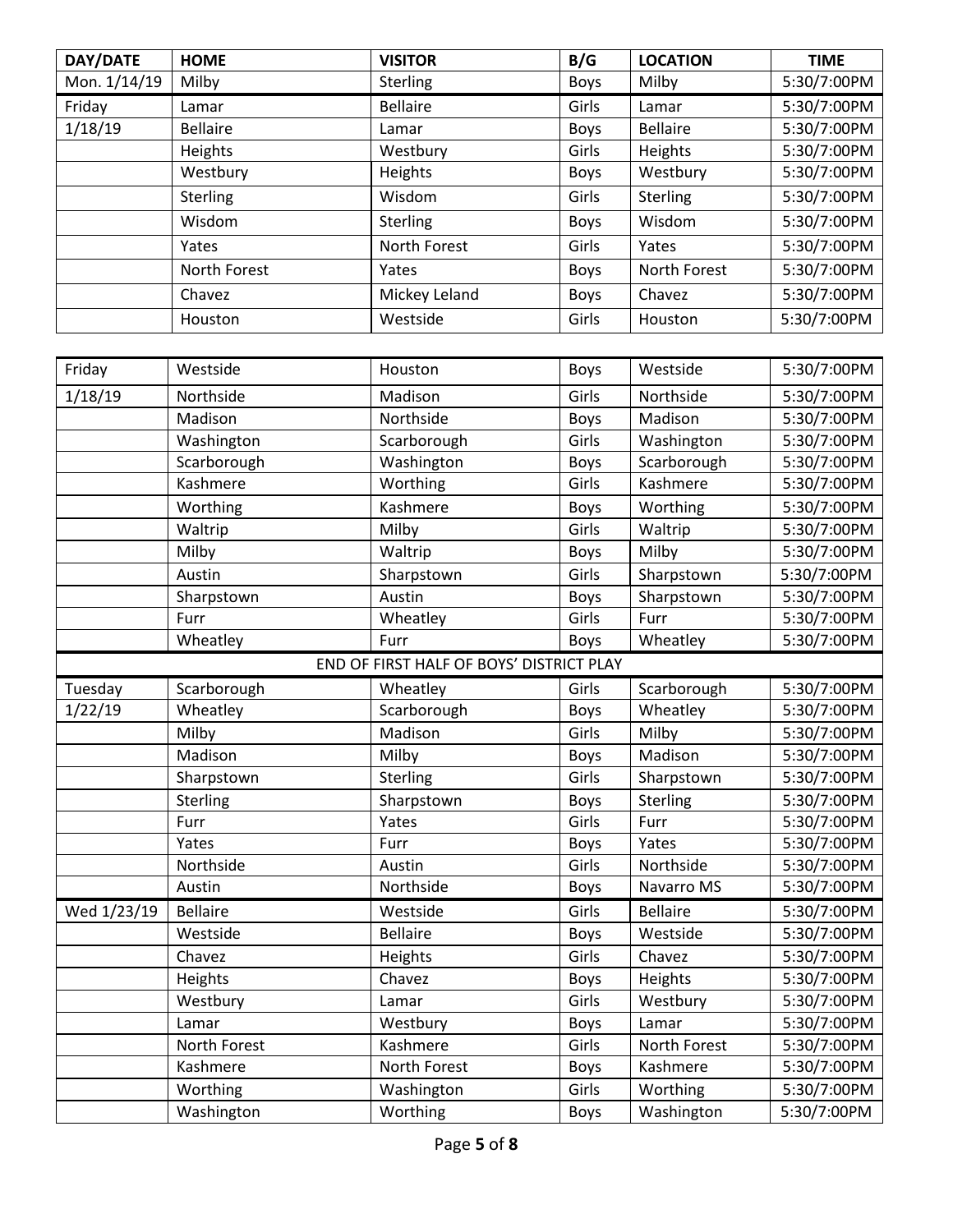| Wednesday | Wisdom          | Waltrip         | Girls       | Wisdom          | 5:30/7:00PM |
|-----------|-----------------|-----------------|-------------|-----------------|-------------|
| 1/22/19   | Waltrip         | Wisdom          | <b>Boys</b> | Waltrip         | 5:30/7:00PM |
|           | Houston         | Mickey Leland   | <b>Boys</b> | Houston         | 5:30/7:00PM |
| Friday    | Lamar           | Chavez          | Girls       | Lamar           | 5:30/7:00PM |
| 1/25/19   | Chavez          | Lamar           | Boys        | Chavez          | 5:30/7:00PM |
|           | Wheatley        | Worthing        | Girls       | Wheatley        | 5:30/7:00PM |
|           | Worthing        | Wheatley        | <b>Boys</b> | Worthing        | 5:30/7:00PM |
|           | <b>Bellaire</b> | Houston         | Girls       | <b>Bellaire</b> | 5:30/7:00PM |
|           | Houston         | <b>Bellaire</b> | Boys        | Houston         | 5:30/7:00PM |
|           | Kashmere        | Yates           | Girls       | Kashmere        | 5:30/7:00PM |
|           | Yates           | Kashmere        | <b>Boys</b> | Yates           | 5:30/7:00PM |
|           | Scarborough     | Furr            | Girls       | Scarborough     | 5:30/7:00PM |
|           | Furr            | Scarborough     | <b>Boys</b> | Furr            | 5:30/7:00PM |
|           | Westside        | Westbury        | Girls       | Westside        | 5:30/7:00PM |
|           | Westbury        | Westside        | Boys        | Westbury        | 5:30/7:00PM |
|           | Waltrip         | Sharpstown      | Girls       | Waltrip         | 5:30/7:00PM |
|           | Sharpstown      | Waltrip         | Boys        | Sharpstown      | 5:30/7:00PM |
|           | Milby           | Northside       | Girls       | Milby           | 5:30/7:00PM |
|           | Northside       | Milby           | <b>Boys</b> | Northside       | 5:30/7:00PM |
|           | Sterling        | Austin          | Girls       | Sterling        | 5:30/7:00PM |
|           | Austin          | Sterling        | <b>Boys</b> | Sterling        | 5:30/7:00PM |
|           | Madison         | Wisdom          | Girls       | Madison         | 5:30/7:00PM |
|           | Wisdom          | Madison         | Boys        | Wisdom          | 5:30/7:00PM |
|           | Mickey Leland   | Heights         | Boys        | Mickey Leland   | 5:30/7:00PM |
|           | Washington      | North Forest    | Girls       | Washington      | 5:30/7:00PM |
|           | North Forest    | Washington      | <b>Boys</b> | North Forest    | 5:30/7:00PM |
| Monday    | Worthing        | Scarborough     | Girls       | Worthing        | 5:30/7:00PM |
| 1/28/19   | Scarborough     | Worthing        | <b>Boys</b> | Scarborough     | 5:30/7:00PM |
|           | North Forest    | Wheatley        | Girls       | North Forest    | 5:30/7:00PM |
|           | Wheatley        | North Forest    | Boys        | Wheatley        | 5:30/7:00PM |
|           | Yates           | Washington      | Girls       | Yates           | 5:30/7:00PM |
|           | Washington      | Yates           | <b>Boys</b> | Washington      | 5:30/7:00PM |
|           | Westbury        | Bellaire        | Girls       | Westbury        | 5:30/7:00PM |
|           | <b>Bellaire</b> | Westbury        | <b>Boys</b> | <b>Bellaire</b> | 5:30/7:00PM |
|           | Houston         | Heights         | Girls       | Houston         | 5:30/7:00PM |
|           | Heights         | Houston         | <b>Boys</b> | Heights         | 5:30/7:00PM |
|           | Northside       | Sterling        | Girls       | Northside       | 5:30/7:00PM |
|           | <b>Sterling</b> | Northside       | Boys        | Sterling        | 5:30/7:00PM |
|           | Sharpstown      | Madison         | Girls       | Sharpstown      | 5:30/7:00PM |
|           | Madison         | Sharpstown      | Boys        | Madison         | 5:30/7:00PM |
|           | Chavez          | Westside        | Girls       | Chavez          | 5:30/7:00PM |
|           | Westside        | Chavez          | <b>Boys</b> | Westside        | 5:30/7:00PM |
|           | Wisdom          | Milby           | Girls       | Wisdom          | 5:30/7:00PM |
|           | Milby           | Wisdom          | Boys        | Milby           | 5:30/7:00PM |
|           | Furr            | Kashmere        | Girls       | Furr            | 5:30/7:00PM |
|           | Kashmere        | Furr            | <b>Boys</b> | Kashmere        | 5:30/7:00PM |
|           | Lamar           | Mickey Leland   | <b>Boys</b> | Lamar           | 5:30/7:00PM |
|           | Austin          | Waltrip         | Girls       | Waltrip         | 5:30/7:00PM |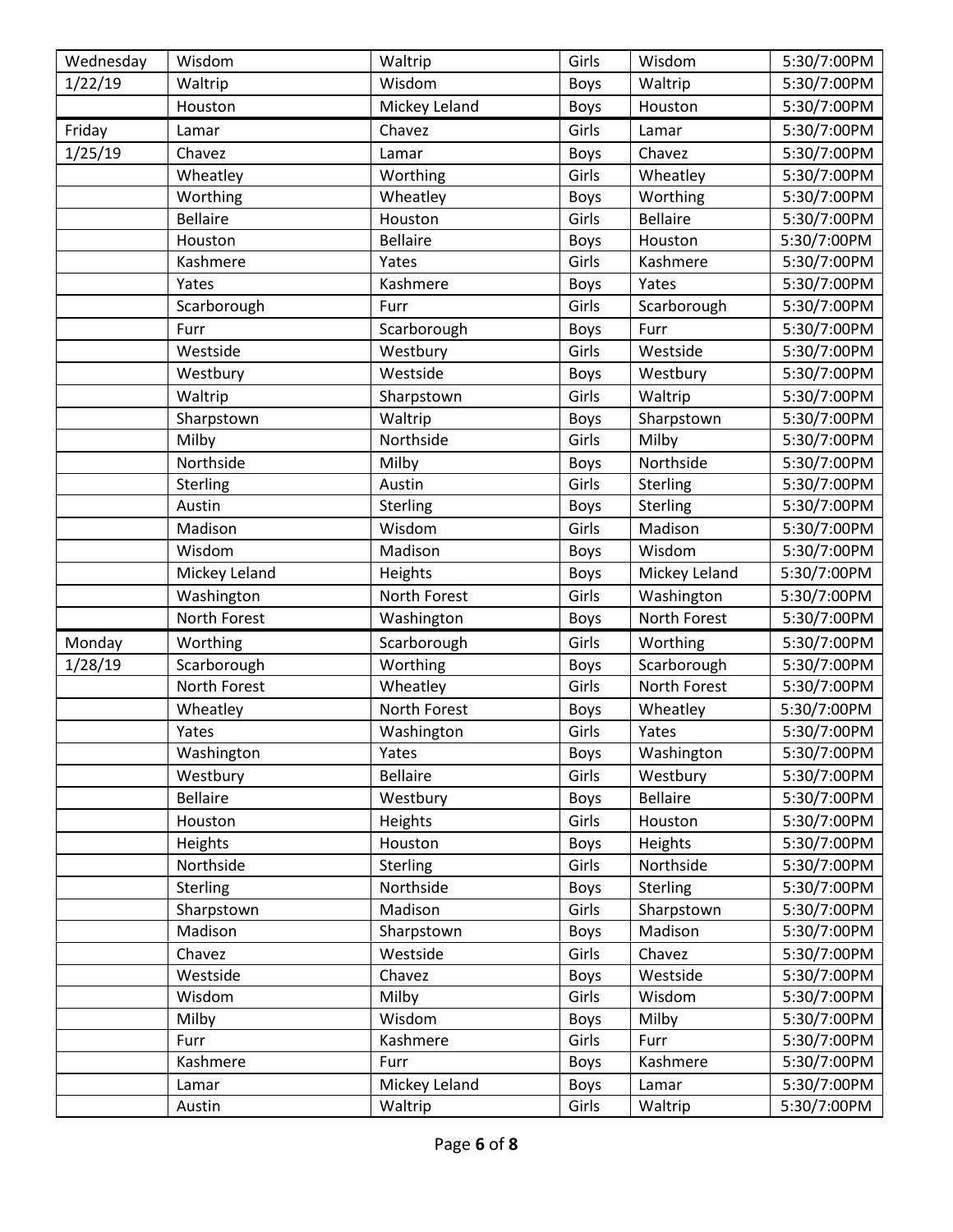| DAY/DATE    | <b>HOME</b>     | <b>VISITOR</b>  | G/B         | <b>LOCATION</b> | <b>TIME</b> |
|-------------|-----------------|-----------------|-------------|-----------------|-------------|
| Mon 1/28/19 | Waltrip         | Austin          | <b>Boys</b> | Waltrip         | 5:30/7:00PM |
| Friday      | Lamar           | Heights         | Girls       | Lamar           | 5:30/7:00PM |
| 2/1/19      | Heights         | Lamar           | <b>Boys</b> | Heights         | 5:30/7:00PM |
|             | Washington      | Kashmere        | Girls       | Washington      | 5:30/7:00PM |
|             | Kashmere        | Washington      | <b>Boys</b> | Kashmere        | 5:30/7:00PM |
|             | Wheatley        | Yates           | Girls       | Wheatley        | 5:30/7:00PM |
|             | Yates           | Wheatley        | Boys        | Yates           | 5:30/7:00PM |
|             | Milby           | Sharpstown      | Girls       | Milby           | 5:30/7:00PM |
|             | Sharpstown      | Milby           | <b>Boys</b> | Sharpstown      | 5:30/7:00PM |
|             | Madison         | Austin          | Girls       | Madison         | 5:30/7:00PM |
|             | Austin          | Madison         | Boys        | Navarro MS      | 5:30/7:00PM |
|             | <b>Bellaire</b> | Chavez          | Girls       | <b>Bellaire</b> | 5:30/7:00PM |
|             | Chavez          | <b>Bellaire</b> | <b>Boys</b> | Chavez          | 5:30/7:00PM |
|             | Wisdom          | Northside       | Girls       | Wisdom          | 5:30/7:00PM |
|             | Northside       | Wisdom          | <b>Boys</b> | Northside       | 5:30/7:00PM |
|             | Waltrip         | <b>Sterling</b> | Girls       | Waltrip         | 5:30/7:00PM |
|             | Sterling        | Waltrip         | <b>Boys</b> | Sterling        | 5:30/7:00PM |
|             | Scarborough     | North Forest    | Girls       | Scarborough     | 5:30/7:00PM |
|             | North Forest    | Scarborough     | <b>Boys</b> | North Forest    | 5:30/7:00PM |
|             | Westside        | Mickey Leland   | <b>Boys</b> | Westside        | 5:30/7:00PM |
|             | Westbury        | Houston         | Girls       | Westbury        | 5:30/7:00PM |
|             | Houston         | Westbury        | Boys        | Houston         | 5:30/7:00PM |
|             | Worthing        | Furr            | Girls       | Worthing        | 5:30/7:00PM |
|             | Furr            | Worthing        | <b>Boys</b> | Furr            | 5:30/7:00PM |
| Monday      | Mickey Leland   | <b>Bellaire</b> | <b>Boys</b> | Mickey Leland   | 5:30/7:00PM |
| 2/4/19      | Yates           | Scarborough     | Girls       | Yates           | 5:30/7:00PM |
|             | Scarborough     | Yates           | <b>Boys</b> | Scarborough     | 5:30/7:00PM |
|             | Chavez          | Westbury        | Girls       | Chavez          | 5:30/7:00PM |
|             | Westbury        | Chavez          | <b>Boys</b> | Westbury        | 5:30/7:00PM |
|             | Sharpstown      | Wisdom          | Girls       | Sharpstown      | 5:30/7:00PM |
|             | Wisdom          | Sharpstown      | Boys        | Wisdom          | 5:30/7:00PM |
|             | Austin          | Milby           | Girls       | Milby           | 5:30/7:00PM |
|             | Milby           | Austin          | <b>Boys</b> | Milby           | 5:30/7:00PM |
|             | Kashmere        | Wheatley        | Girls       | Kashmere        | 5:30/7:00PM |
|             | Wheatley        | Kashmere        | <b>Boys</b> | Wheatley        | 5:30/7:00PM |
|             | North Forest    | Worthing        | Girls       | North Forest    | 5:30/7:00PM |
|             | Worthing        | North Forest    | <b>Boys</b> | Worthing        | 5:30/7:00PM |
|             | Northside       | Waltrip         | Girls       | Northside       | 5:30/7:00PM |
|             | Waltrip         | Northside       | <b>Boys</b> | Waltrip         | 5:30/7:00PM |
|             | Furr            | Washington      | Girls       | Furr            | 5:30/7:00PM |
|             | Washington      | Furr            | <b>Boys</b> | Washington      | 5:30/7:00PM |
|             | Heights         | Westside        | Girls       | Heights         | 5:30/7:00PM |
|             | Westside        | Heights         | <b>Boys</b> | Westside        | 5:30/7:00PM |
|             | <b>Sterling</b> | Madison         | Girls       | Sterling        | 5:30/7:00PM |
|             | Madison         | <b>Sterling</b> | <b>Boys</b> | Madison         | 5:30/7:00PM |
|             | Houston         | Lamar           | Girls       | Houston         | 5:30/7:00PM |
|             | Lamar           | Houston         | Boys        | Lamar           | 5:30/7:00PM |
|             |                 |                 |             |                 |             |